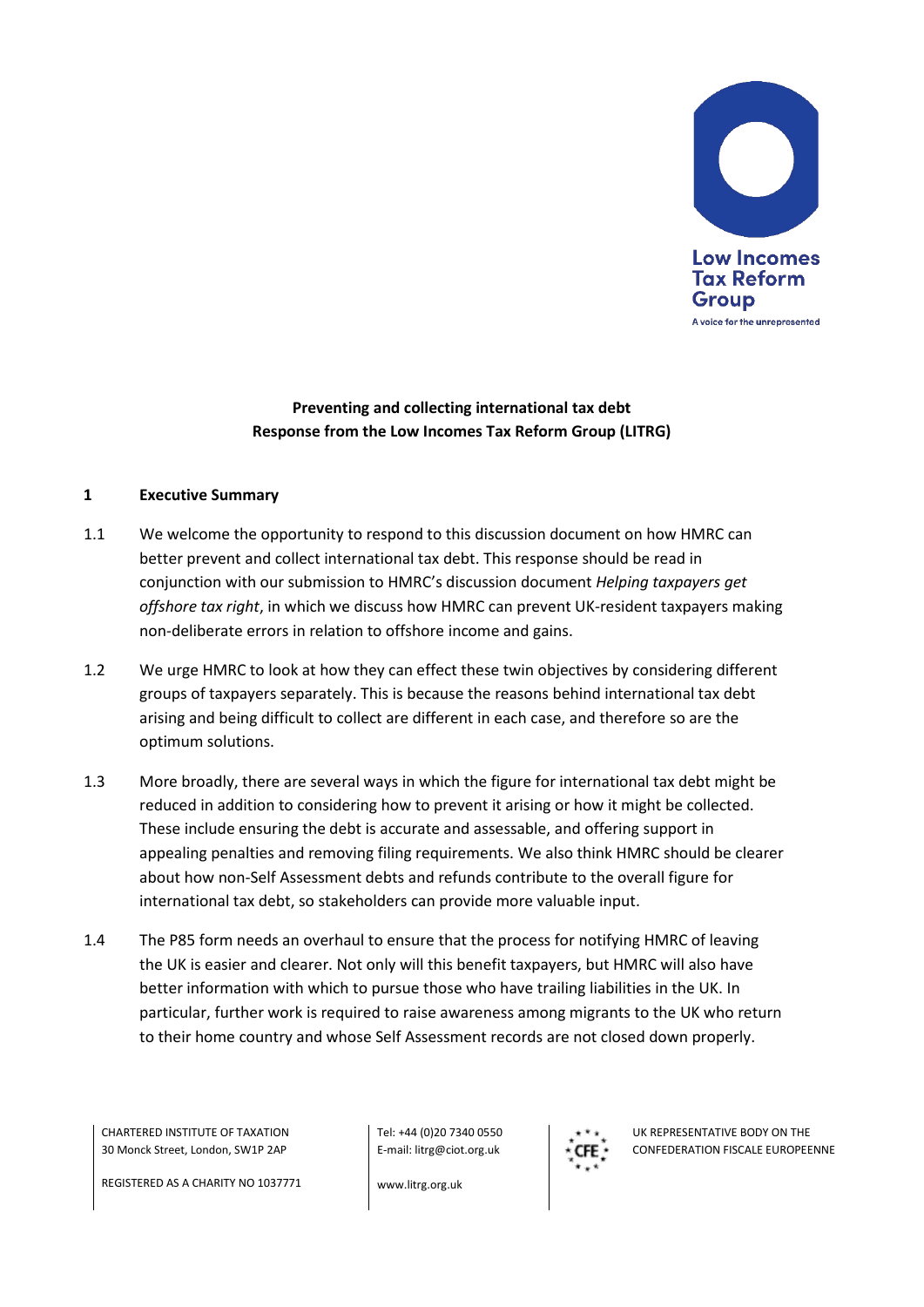1.5 Timely payment of tax will also clearly assist with HMRC's aims in this area, as will the sensible suggestions proposed regarding improving taxpayer communications and increasing the number of ways a taxpayer can pay HMRC from overseas.

## **2 About Us**

- 2.1 The Low Incomes Tax Reform Group (LITRG) is an initiative of the Chartered Institute of Taxation (CIOT) to give a voice to the unrepresented. Since 1998, LITRG has been working to improve the policy and processes of the tax, tax credits and associated welfare systems for the benefit of those on low incomes. Everything we do is aimed at improving the tax and benefits experience of low-income workers, pensioners, migrants, students, disabled people and carers.
- 2.2 LITRG works extensively with HM Revenue & Customs (HMRC) and other government departments, commenting on proposals and putting forward our own ideas for improving the system. Too often the tax and related welfare laws and administrative systems are not designed with the low-income user in mind and this often makes life difficult for those we try to help.
- 2.3 The CIOT is a charity and the leading professional body in the United Kingdom concerned solely with taxation. The CIOT's primary purpose is to promote education and study of the administration and practice of taxation. One of the key aims is to achieve a better, more efficient, tax system for all affected by it – taxpayers, advisers and the authorities.

### **3 General comments**

- 3.1 We appreciate that international tax debt is essentially UK tax debt which has some international angle to it, but we are not convinced that the types of international tax debt set out in the discussion document have much in common with one another. Tackling debt which accrues to UK resident individuals with overseas assets is a very different problem to debt which arises to individuals based overseas with a UK source liability, or UK resident individuals who have moved overseas without paying the tax owed. We would encourage HMRC to look at these sub-categories of international tax debt separately to tackle them most effectively.
- 3.2 For example, UK-resident taxpayers with tax debt in respect of offshore income and gains is an issue we cover in depth in our parallel response to HMRC's discussion document *Helping taxpayers get their offshore tax right*. We discuss the various ways in which unrepresented taxpayers may end up making a mistake in respect of their offshore tax and especially how they can end up with a tax debt because of the mistaken but genuine belief that their offshore income is not taxable in the UK. There is plenty of scope for HMRC to provide more assistance to this group to prevent non-compliance from happening in the first place, such as better guidance and intelligent use of data provided by overseas jurisdictions.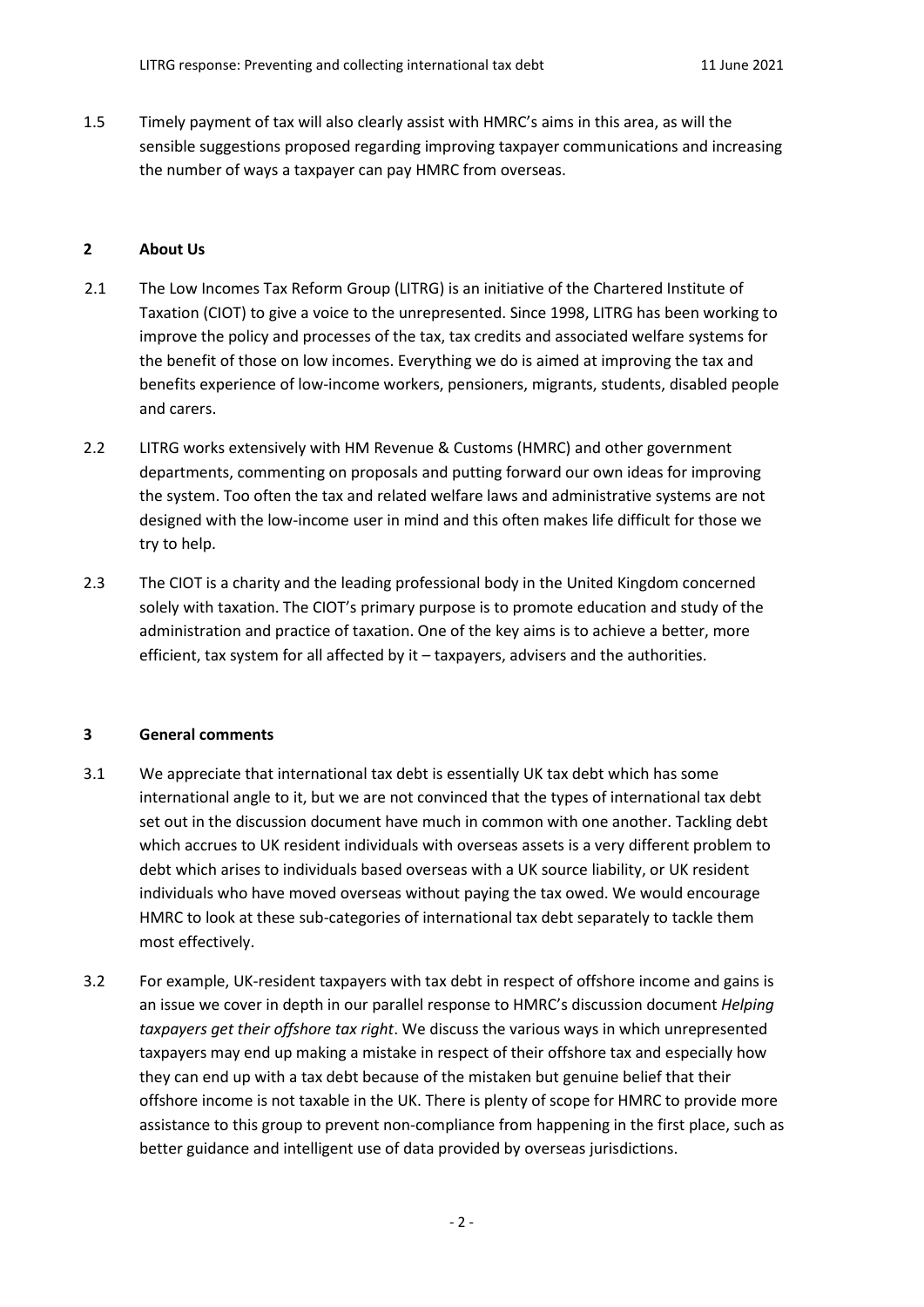#### *Reducing international tax debt*

- 3.3 Once a tax debt has been attributed to a taxpayer, there are two key steps which unrepresented taxpayers often miss or otherwise need assistance with. First, is the debt correct?<sup>1</sup> Because of the general complexity of cross-border tax situations, it is even more likely than in a domestic context that some mistake has been made which means that the debt is overstated. Both HMRC and the taxpayer may make such a mistake. For example, a UK resident taxpayer may 'on paper' have a tax debt relating to offshore income – but the liability may be reduced or eliminated once the income is excluded from UK tax because the remittance basis applies automatically, $^2$  $^2$  and/or double taxation relief is applied by means of treaty relief or a unilateral foreign tax credit.
- 3.4 Second, is the debt assessable? The number of years which HMRC can assess can also involve a complex analysis, depending on various factors such as whether the taxpayer has failed to notify liability under s 7 TMA 1970, whether the taxpayer has a reasonable excuse for such a failure, or otherwise the behaviour of the taxpayer leading to the failure. When a taxpayer has submitted an incorrect Self Assessment tax return, a different set of questions comes into play and again the taxpayer's behaviour leading to the error is key to understanding the position. As above, both HMRC and the taxpayer can get this analysis wrong. We do not think that debt which HMRC are out of time to assess should be considered as part of the figure for international tax debt which HMRC are looking to reduce.
- 3.5 It is not clear whether unpaid penalties form part of the figure for international tax debt, but we assume they do. When HMRC assess penalties on a taxpayer, that penalty can generally be appealed if the taxpayer has a reasonable excuse for the failure which led to the penalty. But such an appeal requires action on behalf of the taxpayer, a coherently argued case and a sympathetic HMRC officer making the decision. For the unrepresented taxpayer, the first two of these may be challenging. They may be discouraged from challenging a decision laid down by an imposing government authority, for fear of being labelled as uncooperative. They (and, incidentally, HMRC) may lack the skills to identify the relevant facts from their situation which reveal that the legal test of a reasonable excuse is met. What proportion of the international debt relates to penalties behind which there may be valid grounds for an unclaimed reasonable excuse? If HMRC were to provide more assistance to unrepresented

 $\overline{a}$ 

<span id="page-2-0"></span> $1$  TaxAid, a charity which assists taxpayers on a low income who often have tax debt, has provided us with data for a sample of beneficiaries for which it was able to reduce the debt owed from an average £3,516 per taxpayer to an average of £697.

<span id="page-2-1"></span><sup>2</sup> s 809D, ITA 2007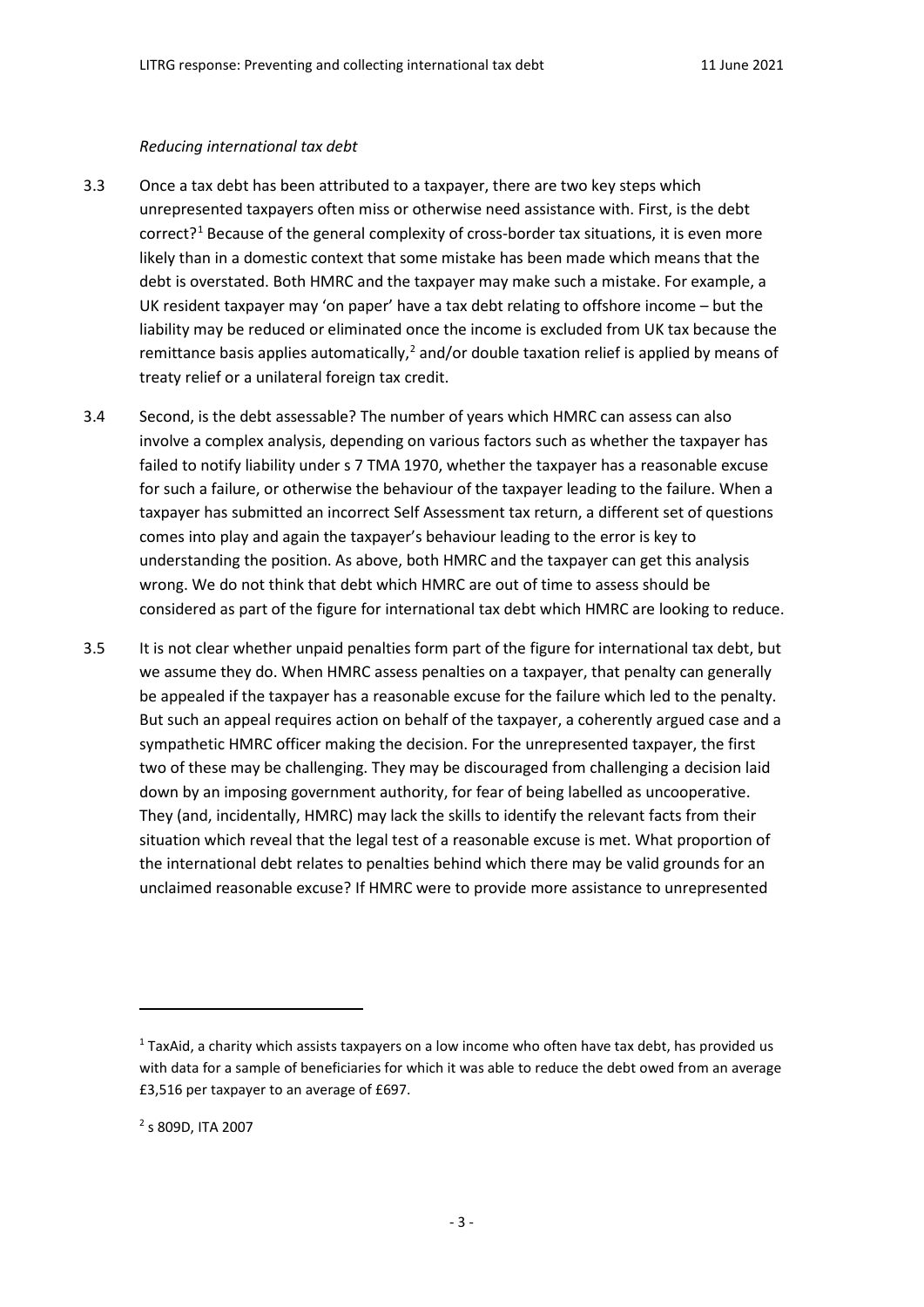taxpayers in this situation, it would reduce the international tax debt without requiring that HMRC expend resources in collecting it.<sup>1</sup>

- 3.6 A similar point can be made about the case where late-filing penalties have accrued for taxpayers which do not meet HMRC's Self Assessment criteria for the year. These can amount to £1,600 per taxpayer per year. We think there is scope for HMRC to withdraw filing requirements for such taxpayers more proactively, which would cause the associated late-filing penalties to evaporate.
- 3.7 For example, a common scenario is where migrants to the UK return to their home country and their Self Assessment record is not closed down properly. We feel that HMRC could do more specific outreach work with migrants to raise awareness about this issue – for example, publishing guidance in foreign languages. As one taxpayer wrote to us:

*"I started to work on my own in 2012 as a cleaning lady, and a lady [at HMRC] advised me to pay [tax] and so I did until May 2013. I asked her to close [my record] because I returned to [my home country] to take care of my son who had […] surgery […]. I know that I signed the request to close the activity […]. But unfortunately, it did not happen [...] [and when I returned from overseas, I], received a bill and another letter charging a fine of 1600.00 for not having paid those years that was not here. What [do] I do, I work a few hours, 2 hours a day and I cannot afford. Thank you for your attention and help."*

3.8 Finally, it is not clear whether the figures for international tax debt are net of unpaid refunds due to taxpayers who, for example, have left the UK without filing a P85 or otherwise may find it difficult to receive a repayment because they either do not have a UK bank account or are unsuccessful in receiving a cheque through overseas post or in cashing such a cheque with their local bank. Also, we note that the figures in paragraph 2.8 do not include outstanding P800 international tax debts<sup>[2](#page-3-1)</sup> (for example, where the taxpayer has left the UK). It would be useful if these figures could be quantified separately so that stakeholders can provide input with a more complete picture of how the figure for international debt is made up and therefore how it might be tackled most effectively.

# *Departure notifications*

l

3.9 For UK-resident taxpayers leaving the UK, the process for notifying HMRC is unclear and needs improvement. For example, migrants who arrive in the UK no longer complete a P86(Arrival) form (instead their tax record is created only when an RTI submission is made

<span id="page-3-0"></span><sup>&</sup>lt;sup>1</sup> We acknowledge HMRC's ongoing work in this area, as part of Commitment 16 of HMRC's recent Powers and Safeguards Evaluation.

<span id="page-3-1"></span><sup>&</sup>lt;sup>2</sup> Though some of these debts may be a result of employer error, for example PAYE non-compliance.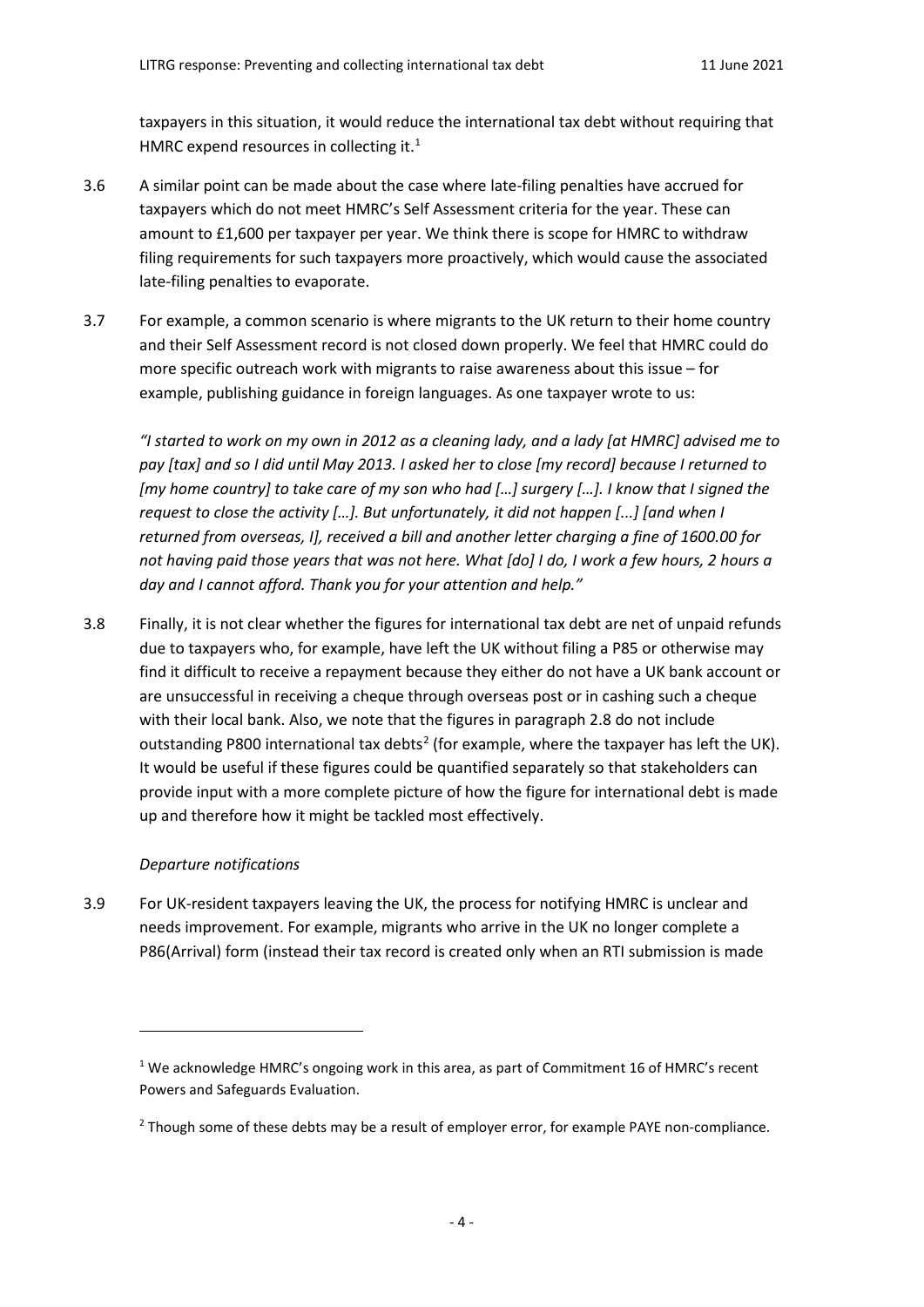on their behalf or they are otherwise registered for Self Assessment). It is natural for them to then assume that no notification is required when they leave.

- 3.10 The P85 form is confusing. Its purpose is not clear it is often considered to be a 'departure form' but its function is limited to non-Self Assessment cases where a taxpayer wishes to claim a refund for taxes withheld to date in the departure year.<sup>[1](#page-4-0)</sup> Some taxpayers might complete the form unnecessarily (for example, where there is no refund or where they intend to file a Self Assessment tax return for the year) or otherwise get confused and not fill it in at all.
- 3.11 Furthermore, the paper version of the form is no longer published on GOV.UK.<sup>[2](#page-4-1)</sup> Taxpayers can instead claim online after signing in with a Government Gateway account (this can be challenging to set up for migrants or other groups who struggle to provide the necessary documentation to prove their identity) or by filling in an online form and then printing it off. The online form can be challenging to complete, even if you consider yourself digitally competent. You cannot view the form in its entirety from the outset, so it is difficult to know what information you need to gather in advance of completing it. It also asks questions which taxpayers may not know the answer to (such as the number of days they expect to spend in the UK each year, or their overseas address) which prevents progress through the form. You cannot save the form and return to it later, or print it out and complete it by hand. It is not clear whether you should complete the form before or after departure. If before, you may not know your departure date (and there is no space to indicate whether this date is estimated). We suspect that some taxpayers may attempt to complete the form but give up.
- 3.12 Of course, the P85 is aimed at taxpayers who have a refund not those who have a debt to HMRC. If you do not have a refund, then you are unlikely to complete the P85 in any case and taxpayers may not think to update their address with HMRC as a separate exercise.
- 3.13 We therefore recommend that the purpose of the P85 is reviewed, the form itself is simplified, the opportunity to fill-in the form on paper is reinstated and awareness of the form is raised. These will all encourage completion rates of the form and accordingly mean that HMRC is better equipped to pursue tax debt while the taxpayer is overseas because they have more accurate information as to their circumstances and whereabouts.
- 3.14 HMRC might also consider introducing an optional checkbox as part of the RTI process when a P45 is issued which flags that the employee is leaving UK employment and the employee has indicated that they will be leaving the UK. This could prompt the taxpayer to be provided with a copy of the P85 form for completion.

 $\overline{a}$ 

<span id="page-4-0"></span> $1$  The P85 is also sometimes used as sufficient proof of non-residence on departure for HMRC to issue an NT tax code in cases where the taxpayer continues to be paid under UK PAYE.

<span id="page-4-1"></span><sup>2</sup> <https://www.gov.uk/government/publications/income-tax-leaving-the-uk-getting-your-tax-right-p85>